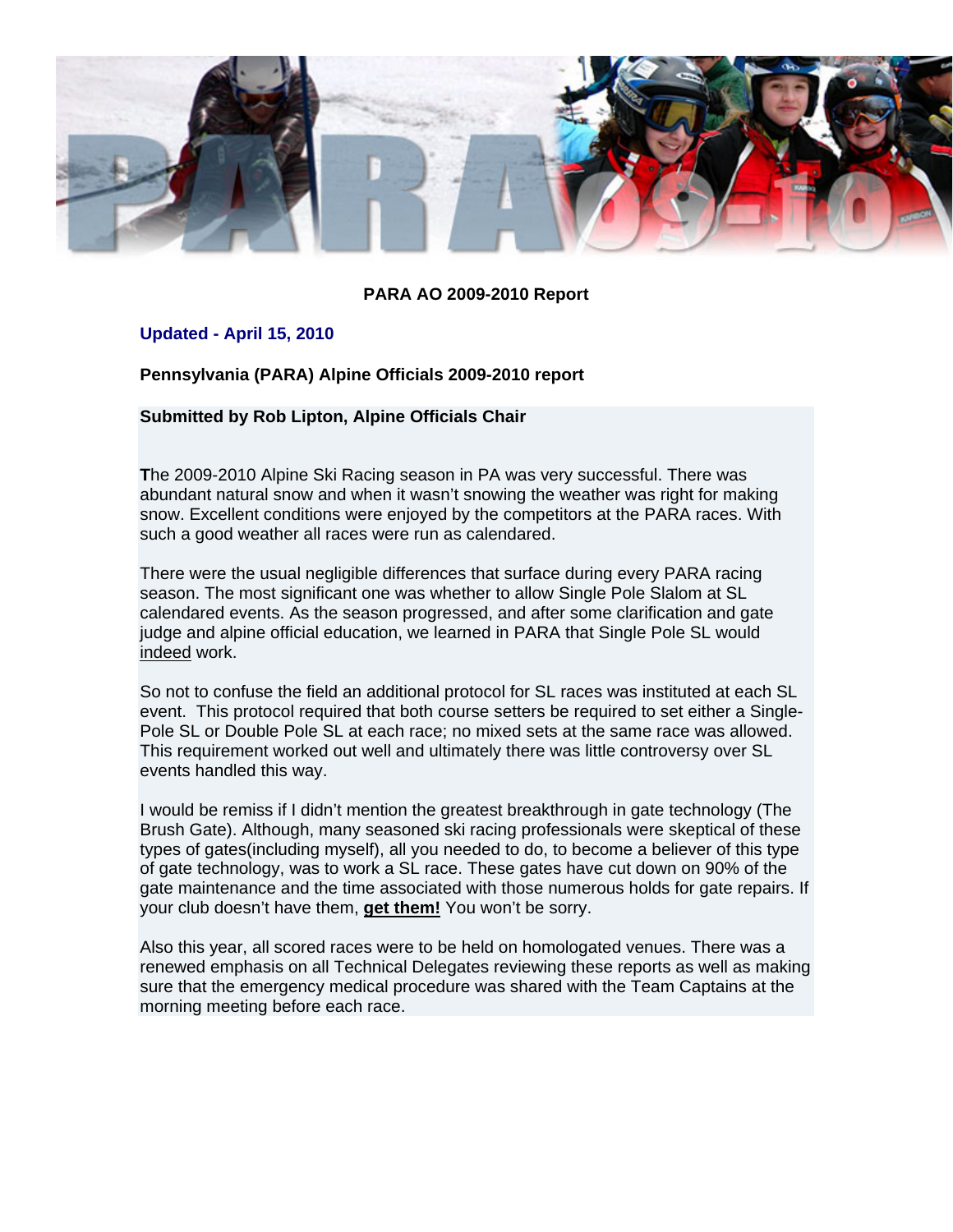

#### **Educational Opportunities:**

- PARA provided three general membership Alpine Official's Updates, geographically dispersed throughout the state; Locations were Liberty, Seven Springs and Blue Mountain (78 participants attanded). The senior TD's also held several AO updates to the membership of individual ski clubs throughout the season (estimated 40+). Special thanks to John McGregor, Dick Sawyer and Dan Chayes for their continued help in educating the alpine officials in PARA. Also Bill Filling for his workshops in timing and calculation.
- Once again several of our PARA TD's officiated at ski races out of state in the Eastern Region of USSA.
- Effective this year (2009-10) I have asked the members of our PARA AO Appeals Committee to forward names of Alpine Officials for upgrades to their certification status. They represent each region in PARA and are also the most active "senior" of our Alpine Officials.
- The Alpine Officials community was updated throughout the season by using PARA AO Website http://scis.nova.edu/~rlipton/para/default.htm to disseminate information from USSA and to store the most recent versions of all USSA forms. This website was also used to view which PARA technical delegates and referees were scheduled to staff each race.
- Race results were posted on Live-Timing so that results could become readily available to coaches and parents.

#### **Upgrades and Promotions** *(By the Numbers)*

- **322 Alpine Officials Registered in PA**
- **22 Exams Administered**
- **17 Referee (13 Passed)**
- **2 Timing & Calculations**
- **2 Chief of Race**
- **1 Chief of Course**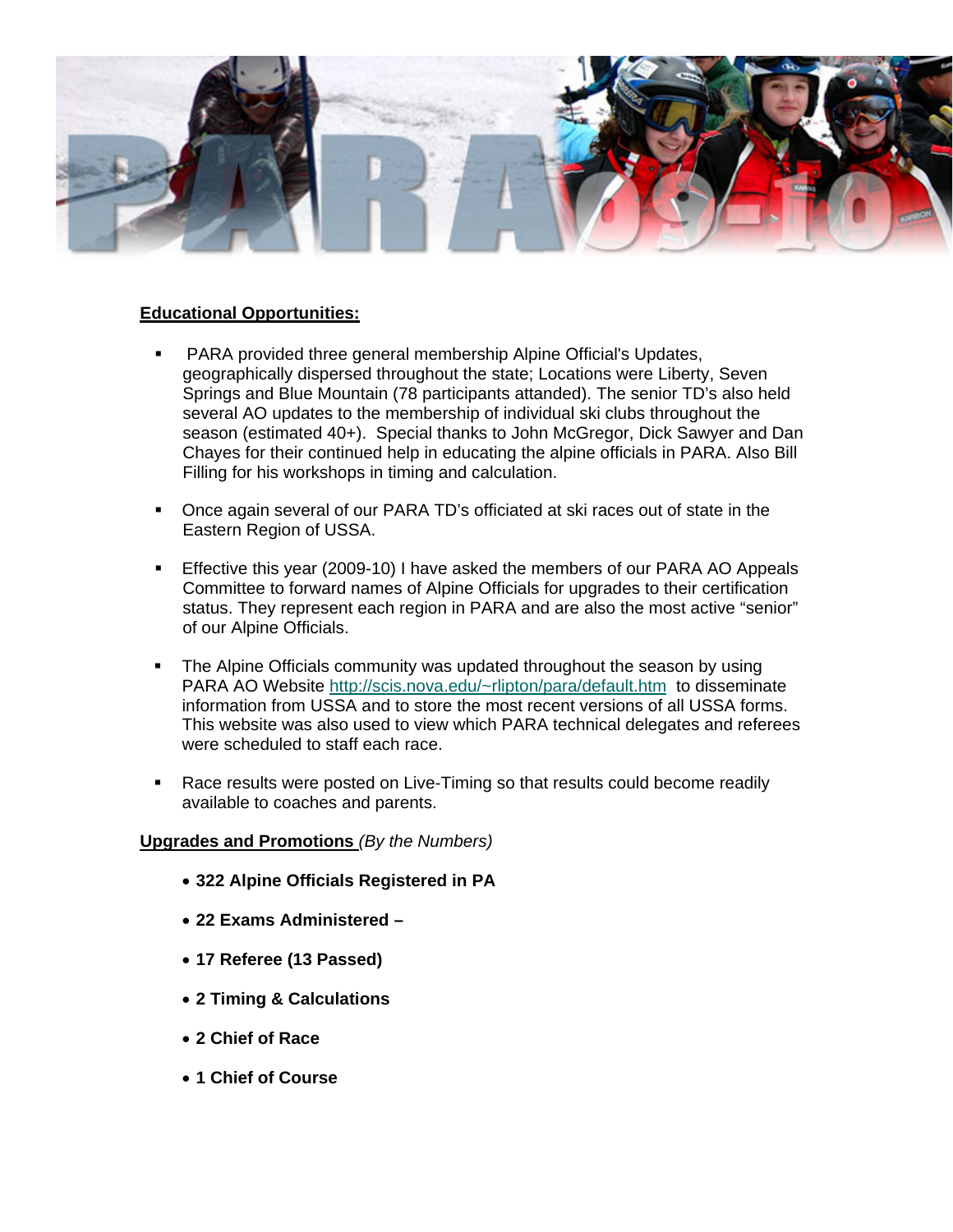

**There are 54 PARA Alpine Officials who have been recommended for promotion to level 1 or level 2 for 2009-2010 year (see list at end of report)** 

| <b>Classification</b>              | <b>Number of Requests</b> |
|------------------------------------|---------------------------|
| CC : CHIEF OF COURSE               |                           |
| <b>CO: COMPETITION OFFICIAL</b>    | 33                        |
| <b>CR</b> : CHIEF OF RACE          |                           |
| <b>DM: DATA MANAGEMENT</b>         | 2                         |
| <b>JA: JURY ADVISOR</b>            | 6                         |
| <b>RA: RACE ADMINISTRATOR</b>      | 2                         |
| RF:REFEREE                         | 6                         |
| <b>TC: TIMING AND CALCULATIONS</b> |                           |

## **Level 3 PARA AO Upgrades Requested 2009-2010 (see list at end of report)**

| <b>Classification</b>               | <b>Number of Requests</b> |
|-------------------------------------|---------------------------|
| CC: CHIEF OF COURSE                 |                           |
| <b>CO: COMPETITION OFFICIAL</b>     | 4                         |
| <b>CR</b> : CHIEF OF RACE           |                           |
| <b>DM: DATA MANAGEMENT</b>          |                           |
| <b>JA: JURY ADVISOR</b>             | 3                         |
| <b>RA: RACE ADMINISTRATOR</b>       |                           |
| $RF \cdot RFFFRFF$                  |                           |
| <b>TC</b> : TIMING AND CALCULATIONS |                           |
| <b>TD: TECHNICAL DELEGATE</b>       |                           |

*For a total of 7 individual requests for upgrades*

### **Ski Racing Statistics:**

**PARA Calendared Thirty four (34) J1-J5, Master, Senior, (Men & Women) Races** 

| <b>Month &amp; Year</b> |        | <b>Number of Races</b> |  |  |  |  |  |  |
|-------------------------|--------|------------------------|--|--|--|--|--|--|
| December 2009           |        |                        |  |  |  |  |  |  |
| January                 | - 2010 | 17                     |  |  |  |  |  |  |
| February                | 2010   | 15                     |  |  |  |  |  |  |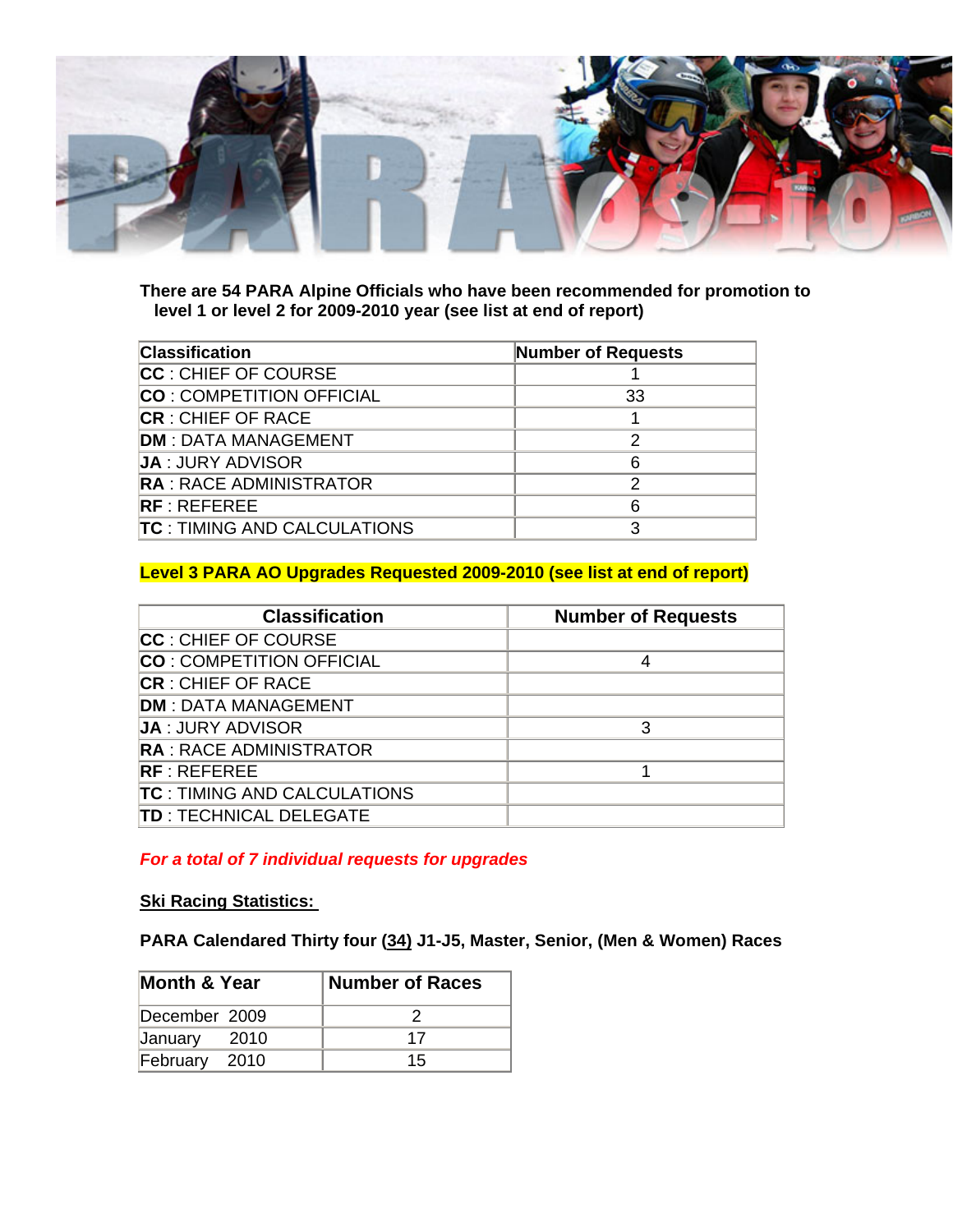

**Races Continued:** 

**8 Were scored 16 Were non-scored 10 Were both** 

**For the 09-10 Ski Season, PARA has 12 Active Technical Delegates who worked at least one race.** 

| 11 TD's Officiated 6 races |
|----------------------------|
| 2 TD's Officiated 5 races  |
| 11 TD's Officiated 4 races |
| 11 TD's Officiated 3 races |
| 4 TD's Officiated 2 races  |
| 3 TD's Officiated 1 race   |

**I am currently compiling a list of PARA Referees and Technical Delegates who will need an update in the 2010-2011 Season to continue to be credentialed in these areas.** 

**As soon as it is completed, the list will be posted on the PARA and AO PARA website.**

**Failure to update will result in loss of your USSA Referee's AO credential.** *(Please contact me if there is an error in this listing)* 

**Respectfully Submitted April 15, 2010**

**Rob Lipton** 

**Pennsylvania USSA- Alpine Officials Chairman 21 Deer Park Drive Pottsville, PA 17901 Email: rbl4@psu.edu Home: 570-622-7500 Work: 610-987-8481 Cell 484-256-0614 USSA # 5413679**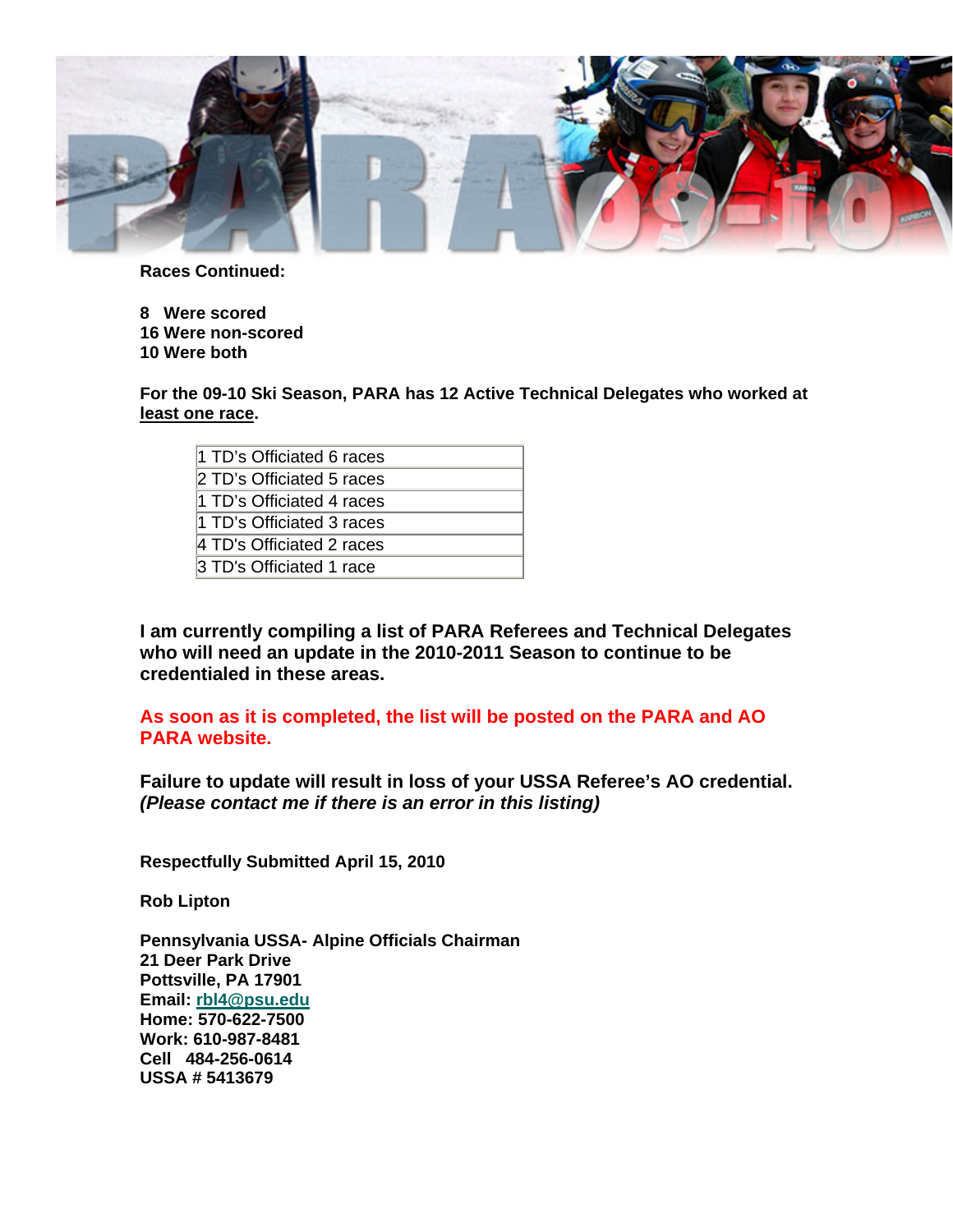

# PARA Alpine officials 2009-2010 Level 3 or higher

| <b>USSA</b> | <b>First</b>  | Last           | cc | CO | <b>CR</b> | <b>DM</b> | JA | <b>RA</b> | RF | ТC | ΤD |
|-------------|---------------|----------------|----|----|-----------|-----------|----|-----------|----|----|----|
|             |               |                |    |    |           |           |    |           |    |    |    |
| 5522503     | John          | Reihner        |    |    |           |           | 3  |           |    |    |    |
| 5228325     | <b>Scott</b>  | <b>Book</b>    |    |    |           |           | ິ  |           |    |    |    |
| 5331293     | <b>Stefan</b> | Antal          |    |    |           |           | 3  |           | 3  |    |    |
| 5168166     | Curt          | <b>Schramm</b> |    | 3  |           |           |    |           |    |    |    |
| 5167176     | <b>Ben</b>    | Roth           |    | 3  |           |           |    |           |    |    |    |
| 4538955     | Rolf          | <b>Mair</b>    |    | 3  |           |           |    |           |    |    |    |
| 4719993     | Jim           | <b>Dibiase</b> |    | 3  |           |           |    |           |    |    |    |

## PARA Alpine Officials 2009-2010 Level 1, 2 and 3 Promotions

| <b>USSA ID</b> | <b>Officials Name</b>     | cc                      | co                      | <b>CR</b>      | <b>DM</b>      | <b>JA</b> | <b>RA</b>      | <b>RF</b>               | <b>TC</b> | <b>TD</b> |
|----------------|---------------------------|-------------------------|-------------------------|----------------|----------------|-----------|----------------|-------------------------|-----------|-----------|
| 5691118        | <b>Allison Ace</b>        |                         | $\overline{2}$          |                |                |           |                |                         |           |           |
| 5104757        | <b>Robb Alarcon</b>       |                         | $\overline{2}$          |                |                |           |                |                         |           |           |
| 5331293        | <b>Stefan Antal</b>       |                         |                         |                |                | 3         |                | $\overline{\mathbf{3}}$ |           |           |
| 6277951        | <b>Allen Armstrong</b>    |                         | 1                       |                |                |           |                |                         |           |           |
| 5941349        | <b>Galen Balinski</b>     |                         | $\overline{1}$          |                |                |           |                |                         |           |           |
| 5124482        | <b>Jeffrey Beinhaur</b>   |                         | $\overline{2}$          |                |                |           |                |                         |           |           |
| 5955794        | <b>Derek Berger</b>       |                         | 1                       |                |                |           |                |                         |           |           |
| 5228325        | <b>Scott Book</b>         |                         |                         |                |                | 3         |                |                         |           |           |
| 5580022        | <b>Lisa Clayton</b>       |                         | 1                       |                |                |           |                |                         |           |           |
| 4436721        | <b>Amato Depaulo</b>      |                         |                         |                | $\overline{2}$ |           |                |                         |           |           |
| 4719993        | <b>James Dibiase</b>      | $\overline{\mathbf{1}}$ | 3                       | 1              |                | 2         |                | $\overline{\mathbf{2}}$ |           |           |
| 5956438        | <b>Paige Dix</b>          |                         | $\overline{2}$          |                | 1              |           | 1              |                         |           |           |
| 6287351        | <b>Hugh Dunn</b>          |                         |                         |                |                | 1         |                | $\overline{1}$          |           |           |
| 4805552        | <b>William Dunstan</b>    |                         |                         |                | $\overline{1}$ |           | $\overline{1}$ |                         |           |           |
| 6316792        | <b>James Eagen</b>        |                         | 1                       |                |                |           |                |                         | 1         |           |
| 5067210        | <b>Mark Fiorini</b>       |                         | $\overline{2}$          |                |                |           |                |                         |           |           |
| 5081781        | <b>Sarah Geiger</b>       |                         |                         |                | $\overline{1}$ |           | $\overline{1}$ |                         |           |           |
| 4651188        | J Sloane Gillespie        |                         |                         |                |                | 1         |                | 1                       |           |           |
| 4435483        | <b>Trevor Gilotti</b>     |                         | 1                       |                |                | 1         |                | 1                       |           |           |
| 5259338        | <b>Steven Green</b>       |                         |                         | $\overline{2}$ |                |           |                |                         |           |           |
| 5247861        | <b>David Gumpper</b>      |                         | 1                       |                |                |           |                |                         |           |           |
| 5290572        | <b>Scott Hanna</b>        |                         |                         |                |                | 1         |                | 1                       |           |           |
| 5983630        | <b>Jack Harnick</b>       |                         | $\overline{\mathbf{2}}$ |                |                |           |                |                         |           |           |
| 5436530        | <b>Nell Harnick</b>       |                         | $\overline{2}$          |                |                | 1         |                | 1                       |           |           |
| 5123922        | <b>Taylor Harrison</b>    |                         | $\overline{2}$          |                |                |           |                |                         |           |           |
| 5019138        | <b>Christopher Havens</b> |                         | $\overline{\mathbf{2}}$ |                |                |           |                |                         |           |           |
| 5253190        | <b>Paige Havens</b>       |                         |                         |                | 1              |           |                |                         |           |           |
| 4556502        | <b>Ronald Hawkes</b>      |                         |                         |                |                |           |                | $\bf{0}$                |           |           |
| 5968771        | <b>Christian Hoehner</b>  |                         | 1                       |                |                |           |                |                         |           |           |
| 5789862        | <b>Kenneth Karsten</b>    |                         |                         |                |                |           |                | $\mathbf{0}$            |           |           |
| 5908512        | <b>Jonathan Lamb</b>      |                         | 1                       |                |                |           |                |                         |           |           |